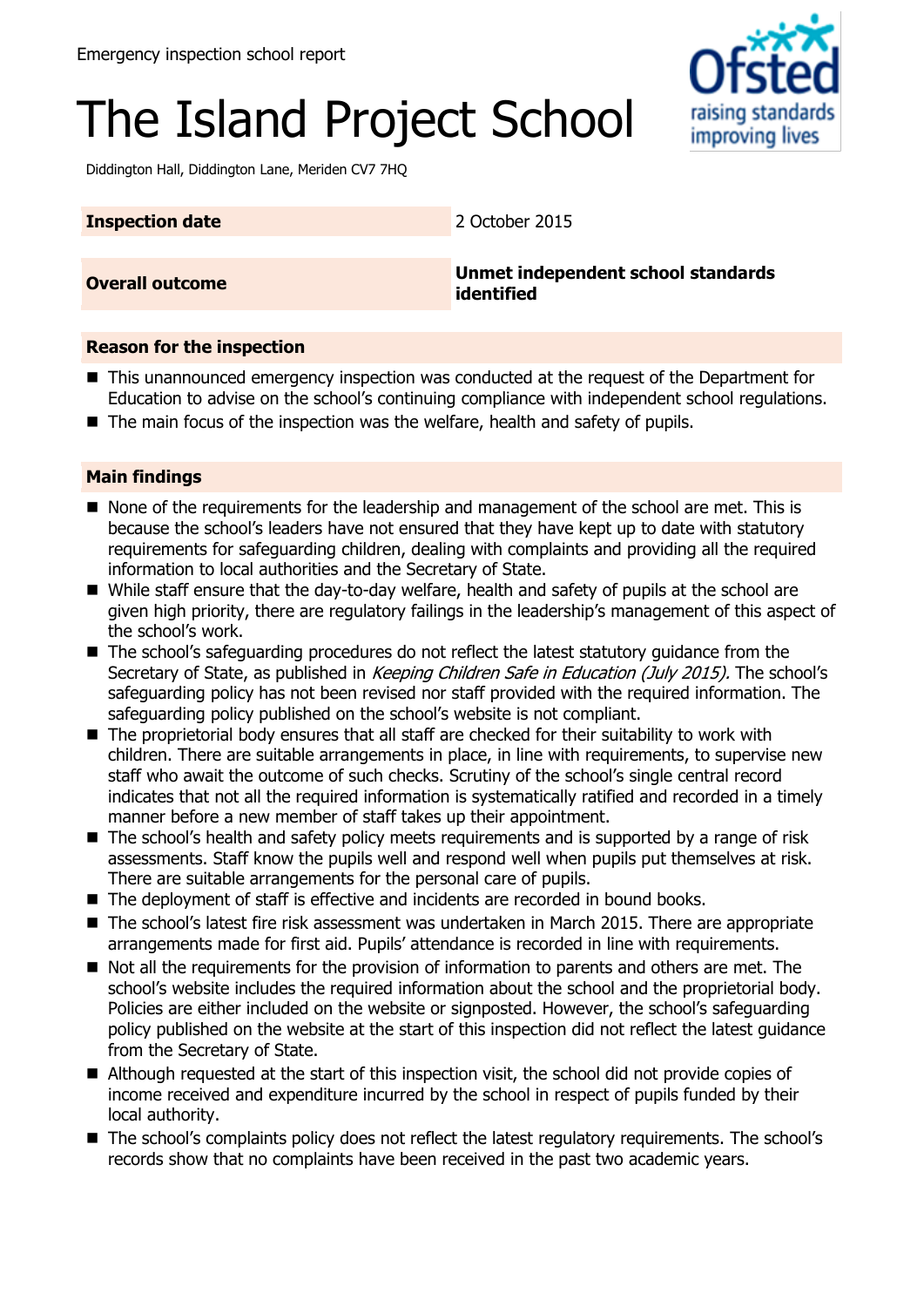- All of the requirements for the curriculum, teaching and assessment are met. Pupils follow an individual programme of learning appropriate to their needs and interests. All the areas of learning are covered, often through a thematic approach which reflects pupils' preferred styles of learning.
- Some pupils prefer to work outside rather than in classrooms and the school supports this. Staff make use of a wide range of visual and tactile resources to engage and maintain pupils' interest. They manage pupils' behaviour well and regularly check how well pupils are making progress. Pupils indicate that they enjoy learning.
- Staff support pupils' social development well through effectively modelling skills. Pupils are taught to take account of, and respect, the views and beliefs of others.
- **Pupils'** moral development is promoted through consistent expectations of good behaviour, together with a system of rewards and sanctions which are appropriate to pupils' needs.
- **Pupils' spiritual and cultural development is effectively promoted through art, music and an** appreciation of the natural world. The school grounds are used well to provide pupils with opportunities to express themselves in different ways, including play and the use of fixed equipment.
- The school promotes pupils' understanding of different religions and cultures effectively. British values are promoted appropriately and the proprietorial body ensures that balanced viewpoints are consistently expressed.

#### **Compliance with regulatory requirements**

#### **The school must take action to meet The Education (Independent School Standards) Regulations 2014 and associated requirements**

- $\blacksquare$  The standard in this paragraph is met if the proprietor ensures that arrangements are made to safeguard and promote the welfare of pupils at the school; and such arrangements have regard to any guidance issued by the Secretary of State (paragraphs 7, 7(a) and 7(b)).
- $\blacksquare$  The checks referred to in sub-paragraphs 18(2)(c) and (except where sub-paragraph (4) applies) (2)(e) must be completed before a person's appointment (paragraph 18(3)).
- The standard about the provision of information by the school is met if the proprietor ensures that particulars of the arrangements for meeting the standard contained in paragraph 7 are published on the school's website; and where a pupil wholly or partly funded by a local authority is registered at the school, an annual account of income received and expenditure incurred by the school in respect of that pupil is provided to the local authority and, on request, to the Secretary of State (paragraphs 32(1), 32(1)(c) and 32(1)(h)).
- The standard about the manner in which complaints are handled is met if the proprietor ensures that a complaints procedure is drawn up and effectively implemented which deals with the handling of complaints from parents of pupils and which:
	- provides for the panel to make findings and recommendations and stipulates that a copy of those findings and recommendations is available for inspection on the school premises by the proprietor and the headteacher
	- provides for a written record to be kept of all complaints that are made in accordance with sub-paragraph (e) and whether they are resolved following a formal procedure, or proceed to a panel hearing; and the action taken by the school as a result of those complaints (regardless of whether they are upheld) (paragraphs 33, 33(i), 33(i)(ii), 33(j), 33(j)(i) and 33(j)(ii).
- The standard about the quality of leadership and management is met if the proprietor ensures that persons with leadership and management responsibilities at the school:
	- demonstrate good skills and knowledge appropriate to their role so that the independent school standards are met consistently
	- fulfil their responsibilities effectively so that the independent school standards are met consistently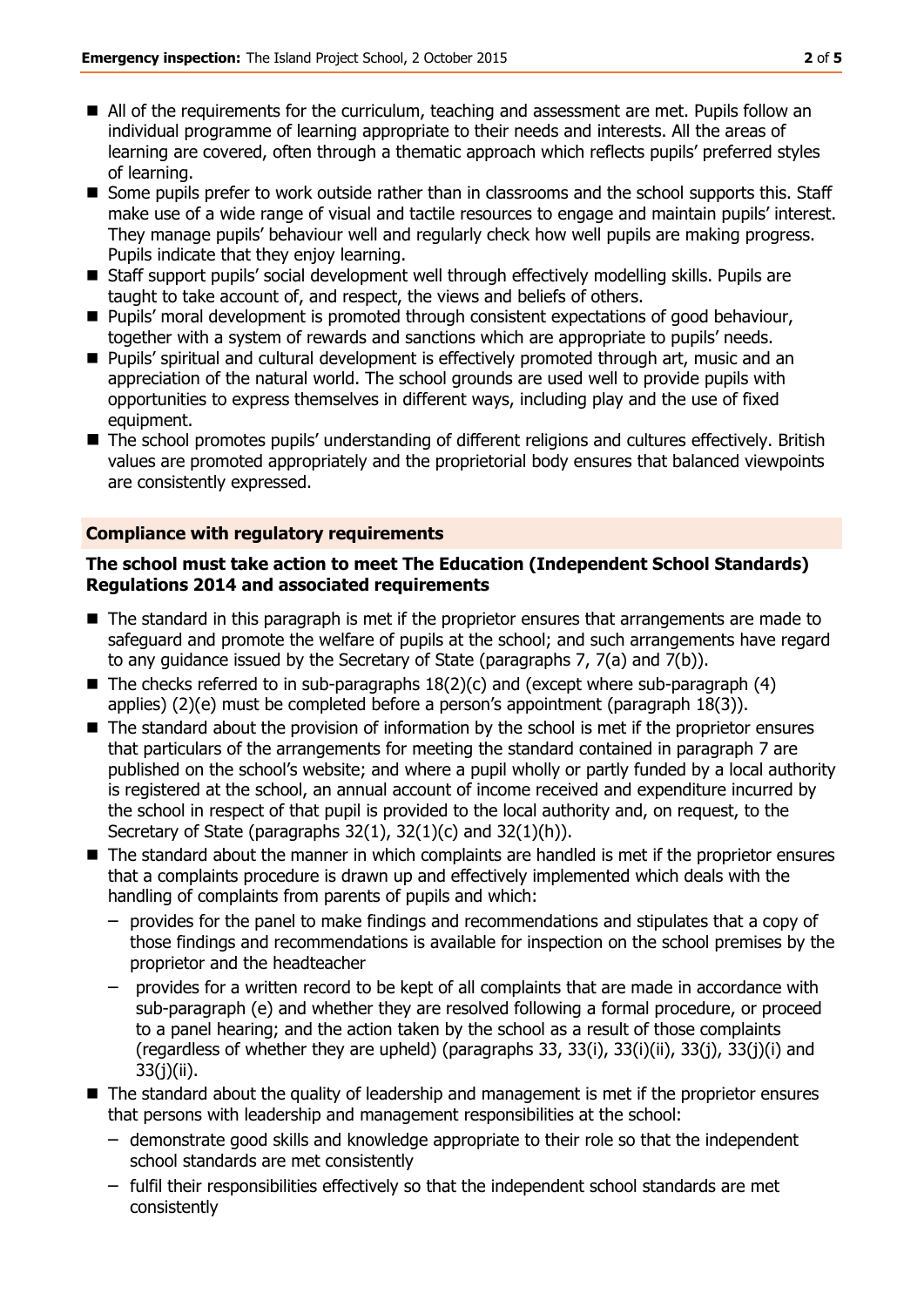$-$  actively promote the well-being of pupils (paragraphs  $34(1)$ ,  $34(1)(a)$ ,  $34(1)(b)$  and  $34(1)(c)$ ).

## **Inspection team**

Michael Best, lead inspector **Ofsted Inspector** 

# **Information about this school**

- The Island Project is an independent special day school for pupils who are on the autistic spectrum and often have additional communication difficulties. Currently there are 31 pupils on roll aged between six and 19 years, eight of whom are in the sixth form.
- The school is located in a large country house and grounds near Solihull in the West Midlands. The school opened in 2007 and was last inspected in January 2015 when its overall effectiveness was judged to be good.
- All pupils have a statement of special educational needs. The school draws pupils from five local authorities within the region.
- The school opened an off-site sixth form provision near Birmingham in January 2015, following approval from Ofsted in September 2014.
- The school does not make use of alternative providers.
- The school's ethos is broadly based on the principles of applied behavioural analysis (ABA). It aims to 'teach children the knowledge and skills to give confidence that will enable them to reach their full potential and lead a more independent life' and 'to foster the ability to make relationships, to better communicate with a wide range of people and to encourage the ability to make personal choices.'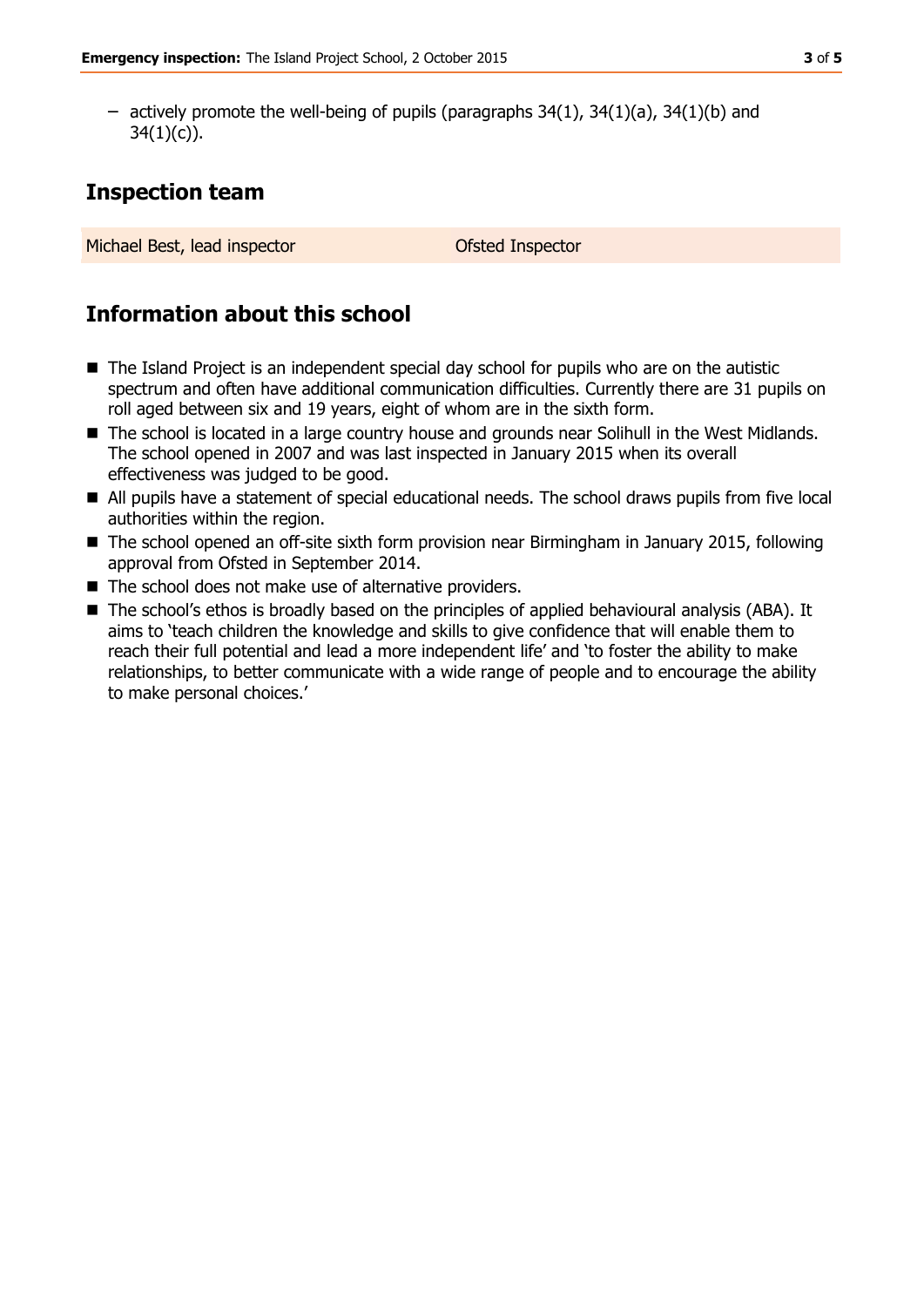## **School details**

| Unique reference number        | 135453   |
|--------------------------------|----------|
| <b>Inspection number</b>       | 10007671 |
| <b>DfE</b> registration number | 334/6010 |

This inspection was conducted at the request of the registration authority for independent schools. It was carried out under section 109(1) and (2) of the Education and Skills Act 2008.

| <b>Type of school</b>                           | Day special school                      |
|-------------------------------------------------|-----------------------------------------|
| <b>School status</b>                            | Independent school                      |
| <b>Age range of pupils</b>                      | $5 - 19$                                |
| <b>Gender of pupils</b>                         | Mixed                                   |
| Gender of pupils in the sixth form              | Mixed                                   |
| <b>Number of pupils on the school roll</b>      | 31                                      |
| Of which, number of pupils in the sixth<br>form | 8                                       |
| <b>Proprietors</b>                              | Carol Howe and Jacqui Walters-Hutton    |
| <b>Chair</b>                                    | Jacqui Walters-Hutton                   |
| <b>Principal</b>                                | Sarah Gallagher                         |
| Date of previous school inspection              | 22 January 2015                         |
| <b>Annual fees (day pupils)</b>                 | £42,500-£67,000                         |
| <b>Telephone number</b>                         | 01675 442588                            |
| <b>Fax number</b>                               | N/A                                     |
| <b>Email address</b>                            | j.walters-hutton@theislandproject.co.uk |